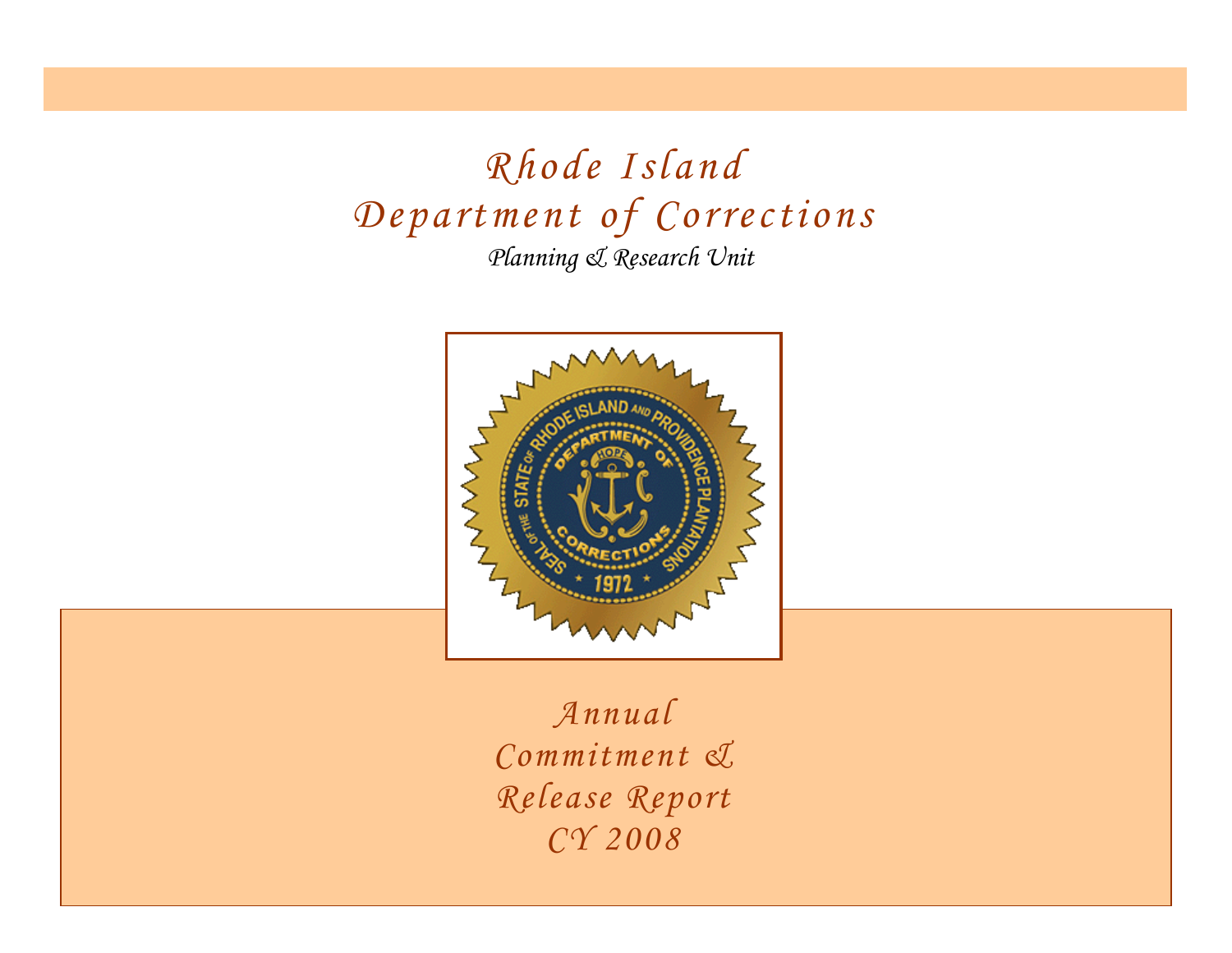### *Commitments 2008*

|                                                                     |        | Male Female    | <b>Total</b> |  |
|---------------------------------------------------------------------|--------|----------------|--------------|--|
| <b>Awaiting Trial Population</b>                                    |        | $10,650$ 1,998 | 12,648       |  |
| <b>Sentenced Population</b>                                         | 3,705  | 512            | 4.217        |  |
| <b>Sentenced from Court</b>                                         | 3.485  |                | 3.976        |  |
| <b>Parole Violators</b>                                             | 176    |                |              |  |
| Other (return from OOS, transfer from<br>other states or IMH, etc.) |        |                |              |  |
| Total                                                               | 14,355 | 2.510          | 16.865       |  |

## *Releases 2008*

|                                                                                  | Male   | Female | Total  |
|----------------------------------------------------------------------------------|--------|--------|--------|
| <b>Awaiting Trial Population</b>                                                 | 10.508 | 1.997  | 12.505 |
| <b>To Sentenced Status</b>                                                       | 2.511  | 309    | 2.820  |
| (bail, discharge at court/per court<br><b>Other</b><br>order, civil purge, etc.) | 7.997  | 1.688  | 9.685  |
| <b>Sentenced Population</b>                                                      | 3.706  | 536    | 4.242  |
| <b>Expiration of Sentence</b>                                                    | 3.020  | 426    | 3.446  |
| Parole                                                                           | 553    | 73     | 626    |
| (death, escape, transfer OOS, and<br>released on case)<br><b>Other</b>           | 133    | 37     | 170    |
| <b>Total</b>                                                                     | 14.214 | 2.533  | 16.747 |

Prison populations are influenced by commitments and length of stay. Commitments have primarily driven the RIDOC's population, as length of stay has remained relatively stable. When commitments exceed/fall below releases, we often see an increase/decrease in the population. The graph on the next page demonstrates how commitments are linked to changes in the population.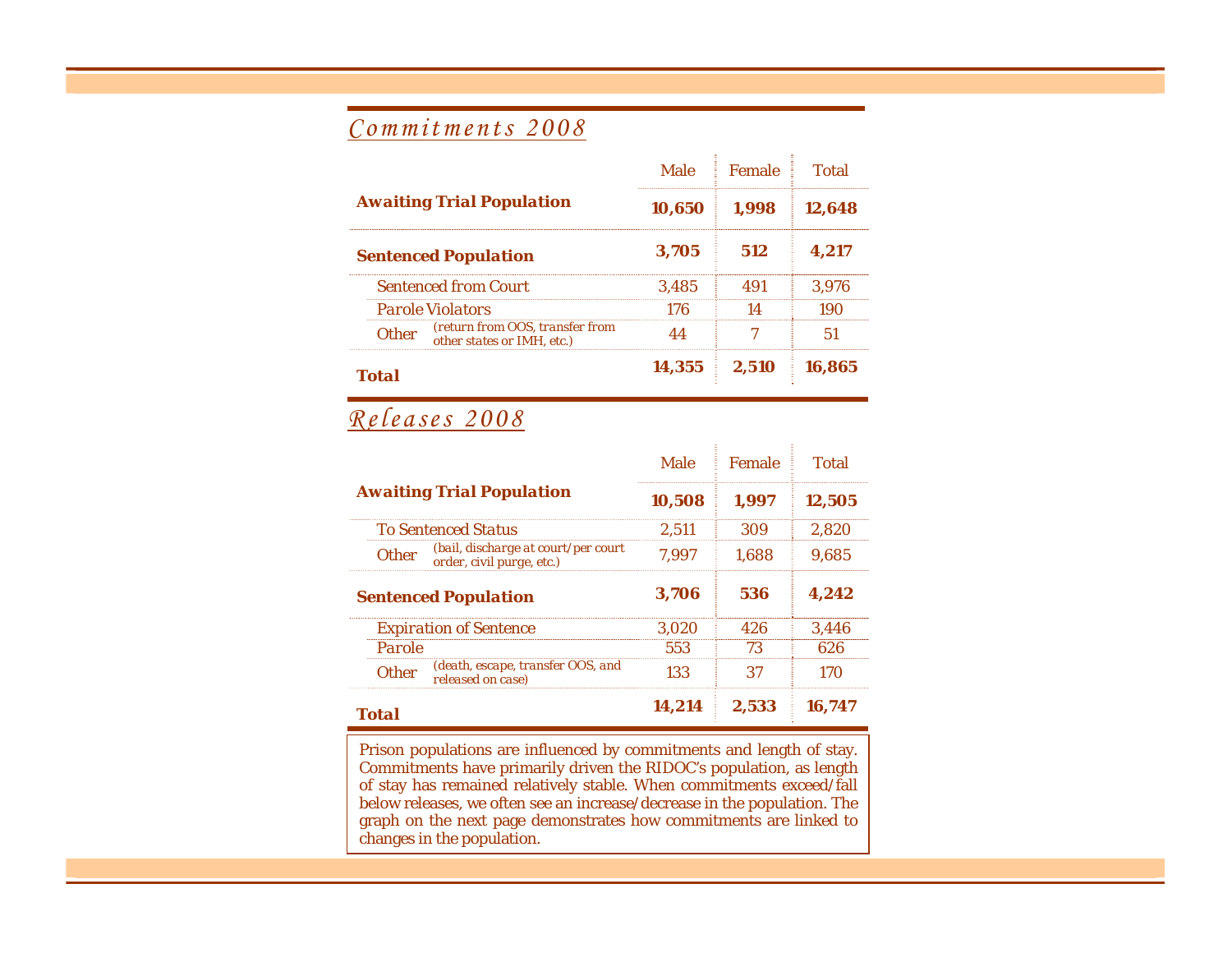

*right, while commitments and releases are plotted on the primary axis to the left.*

### *Fun Facts*

- •The average age of those committed and released was 33.
- • 56% of those committed and released were White, 25% were Black and 17% were Hispanic.
- •Only 15% of those committed and released were female.
- • 42% of men and 58% of women were committed for non-violent offenses.
- • Of the awaiting trial commitments, 58% were new commitments and 24% were committed for "failure to appear" (for court).
- Of the sentenced commitments, 66% were newly sentenced and 28% were committed due to a probation violation.
- Of the 4,217 sentenced commitments in CY08, 58% of males and 74% of females were sentenced to 6-months or less.
- • The majority of offenders came from and were released to the City of Providence (29%). (For additional city information, please see the back cover).